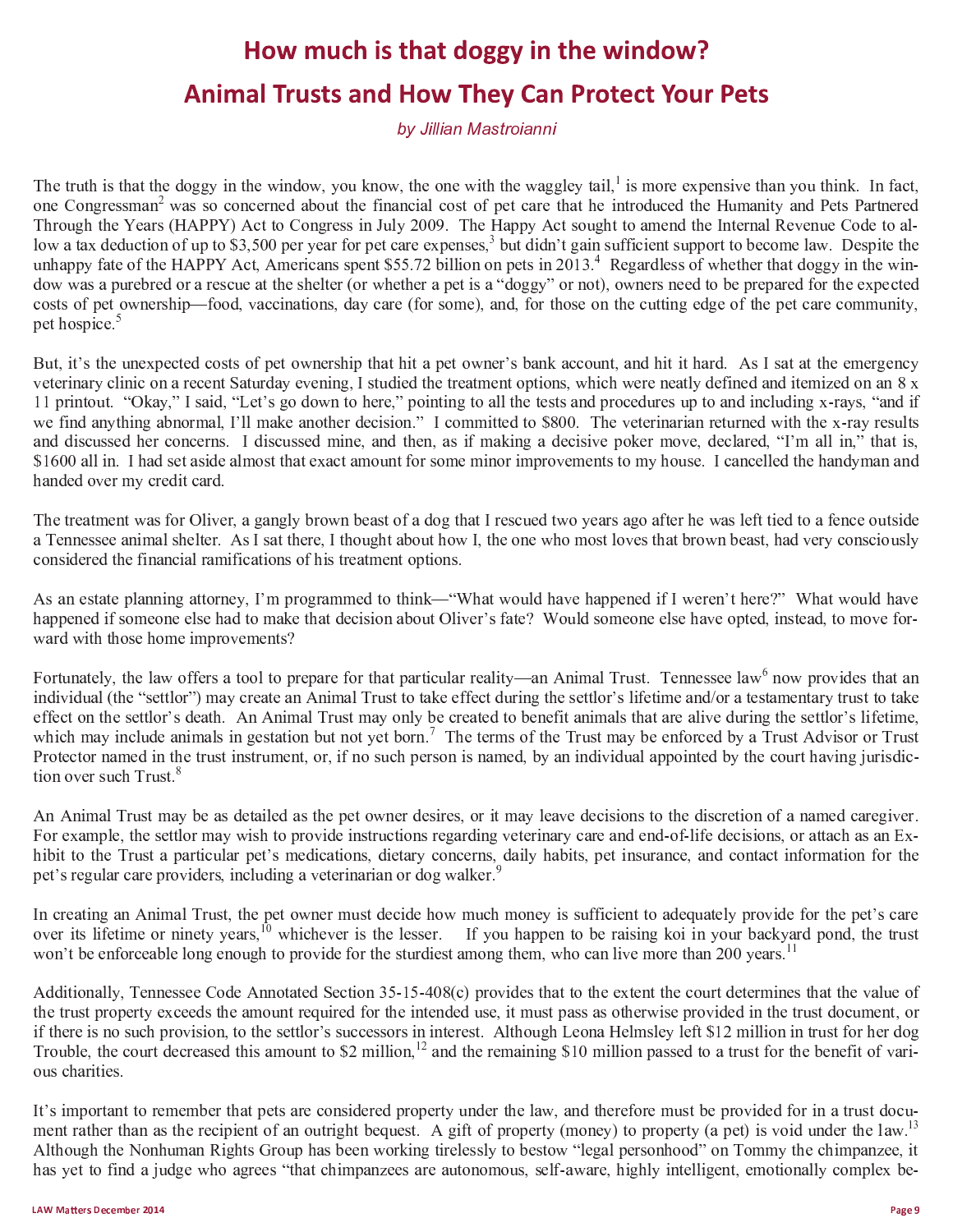ings, who fit the definition of a 'person'."<sup>14</sup> With the possible exception of Tommy the chimpanzee, animals are property, not people, and a simple way for individuals to provide for them is by including an Animal Trust in their estate plan.

An example of a simple testamentary Animal Trust is provided below:

## **TRUST FOR CARE OF ANIMALS**

 $1.1.$ I hereby establish the SMITH ANIMALS' TRUST pursuant to the terms of Tennessee Code Annotated Section 35-15-408 to be used for the care, maintenance and support of any and all animals which I may own as of the date of my death. Such Trust shall be administered as provided below. I nominate and appoint **AMOS ABLE**, pursuant to the terms of Tennessee Code Annotated Section 35-15-408(b), as the Trust Protector to enforce this Trust.

 $1.2.$ I nominate and appoint JOHN JONES to serve as Trustee of the SMITH ANIMALS' TRUST. Should JOHN JONES be unable or unwilling to serve, or cease to serve, then the Trustee of the SMITH ANIMALS' TRUST shall be such person or entity as may be chosen by my Executor (or the person who had served as my Executor if my estate is then closed). No bond shall be required of such Trustee, unless made a condition of the appointment.

 $1.3.$ I hereby devise the sum of one hundred fifty thousand (\$150,000.00) dollars to be held in the SMITH ANI-MALS' TRUST to be used for the care, maintenance and support of any animals which I may own as of the date of my death. The Trustee shall have the ultimate authority as to what is appropriate to be spent for such purposes.

 $1.4.$ I nominate my friend KATE CARPENTER to serve as caretaker of all of the animals that I may own at the time of my death. If for any reason she is unable or unwilling to serve as caretaker, then I nominate **JESSICA JONES** to serve as caretaker. If neither of these persons is able or willing to serve as caretaker, then such successor caretaker or caretakers as may be appointed in writing by the then serving Trustee, from time to time, shall serve.

 $1.5.$ So long as the caretaker has continued to properly care, in the Trustee's discretion, or in the absence, or failure to act, of the Trustee, in the Trust Protector's discretion, for my animals, then the caretaker shall be paid three thousand dollars (\$3,000.00) per year as reimbursement for the time required.

Should the Trustee, in the Trustee's discretion, determine that the assets in the Trust clearly exceed what might  $1.6.$ reasonably be required to care for the surviving animals during their lifetime, the Trustee may distribute some portion of the principal or undistributed income in the Trust as provided in Section 1.6 and Section 1.7, free of this Trust.

 $1.7.$ Upon distribution as a result of the termination of the **SMITH ANIMALS' TRUST**, or pursuant to a partial distribution as provided in Section 1.6 above, an amount equal to one-third  $(1/3)$  of such distribution shall pass to WEIMARAN-ER RESCUE OF THE SOUTH.

Upon distribution as a result of the termination of the **SMITH ANIMALS' TRUST**, or pursuant to a partial dis- $18$ tribution as provided in Section 1.6 above, an amount equal to two-thirds  $(2/3)$  of such distribution shall pass as follows as provided in **Article IV** of this my Last Will and Testament.

<sup>&</sup>lt;sup>1</sup> Page, Patty, Lyrics Mode, http://www.lyricsmode.com/lyrics/p/patti\_page/how\_much\_is\_that\_doggie\_in\_the\_wndow.html (last visited Sept.  $30, 20143$ ).

<sup>&</sup>lt;sup>2</sup> United States Representative, Thaddeus McCotter (R.Mich.) introduced the HAPPY Act in 2009, but resigned abruptly in July 2011, resulting in a costly special election for the state of Michigan. White, Joseph, Michigan Not Happy About Special House Election (July 11, 2012, 10:30 AM), http://blogs.wsj.com/washwire/2012/07/11/michigan-not-happy-about-special-house-election/.

<sup>&</sup>lt;sup>3</sup> Open Congress, H.R.3501: Humanity and Pets Partnered Through the Years Act, http://www.opencongress.org/bill/111-h3501/show (last visited Sept. 30, 2014)

<sup>&</sup>lt;sup>4</sup> American Pet Products Association, U.S. Pet Industry Expenditures, http://americanpetproducts.org/press industrytrends.asp (last visited Sept. 30, 2014).

A recent addition to the pet care community is pet hospice, marketed as a means of giving pets a "less anxious, more comfortable passing." Richtel, Matt, All Dogs Go to Heaven. These Days, Some Go to Hospice, N.Y. Times, Dec. 1 2013, at A1.

 $6$  TCA  $$35-15-408$ .

 $\frac{7 \text{ Westlaw.com}}{2014}$ , TCA § 35-15-408, Section Comment (2014).

 $8 \overline{TCA}$  § 35-15-408(b).

<sup>&</sup>lt;sup>9</sup> See Estate Planning for Pet Owners: Who Will Care When You're Not There by Robert E. Kass and Elizabeth A. Carrie for a more detailed analysis of the type of information an individual might consider including in an Animal Trust.